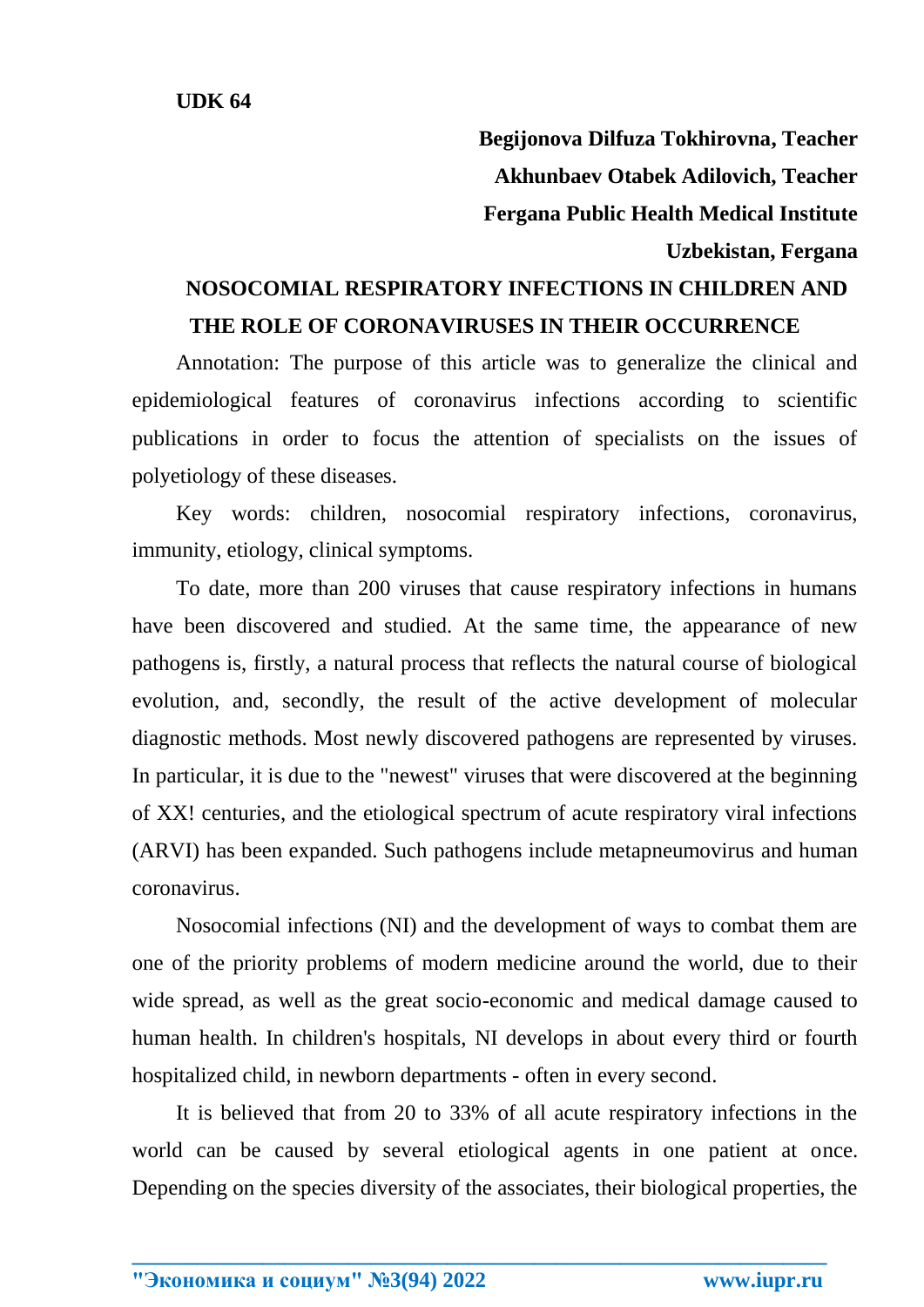peculiarities of the relationship with each other and with the macroorganism, it is possible to change the course of the infectious process (for example, towards the weighting of the clinic), or the development of an atypical clinical picture. In this regard, the study of the structure of the incidence of acute respiratory diseases is becoming extremely relevant.

Respiratory NI, unlike the above-mentioned groups of diseases, are not officially registered, but there are works concerning this pathology, especially since there is such a thing as hospital pneumonia, which occupies one of the leading places among the causes of deaths (up to 15%), and the importance of respiratory viruses as an etiological factor in their development it is large. In addition, viral pathogens themselves are often the cause of nosocomial respiratory infections, both sporadic cases and occurring in the form of outbreaks. In recent years, there have been foreign reports of NI caused by coronavirus.

The purpose of this study was to study the patterns of development of respiratory NI in children and to determine the significance of coronaviruses in their structure. In order to study the main methods of prevention of NI, catamnestic monitoring of the frequency of repeated acute respiratory infections that occurred in children discharged from the hospital at different times from admission was carried out, and the preventive effectiveness of arbidol, production was also studied. Long-term observations have shown that clinically pronounced forms of NI were recorded in all seasons, dominating in the cold season (on average in 10.5% of cases) among children hospitalized with various diseases, both somatic and infectious (Table 1). Their frequency was higher in children who were treated in the departments for respiratory infections (approximately every fifth child) and in the department of pathology of newborns (every second child), and some children, while in the hospital, were sick repeatedly.

The maximum number of cases of NI developed after the 5th day from the moment of hospitalization, especially if the child stayed in the hospital longer than the 8th day. Regardless of the profile of the department, diseases with upper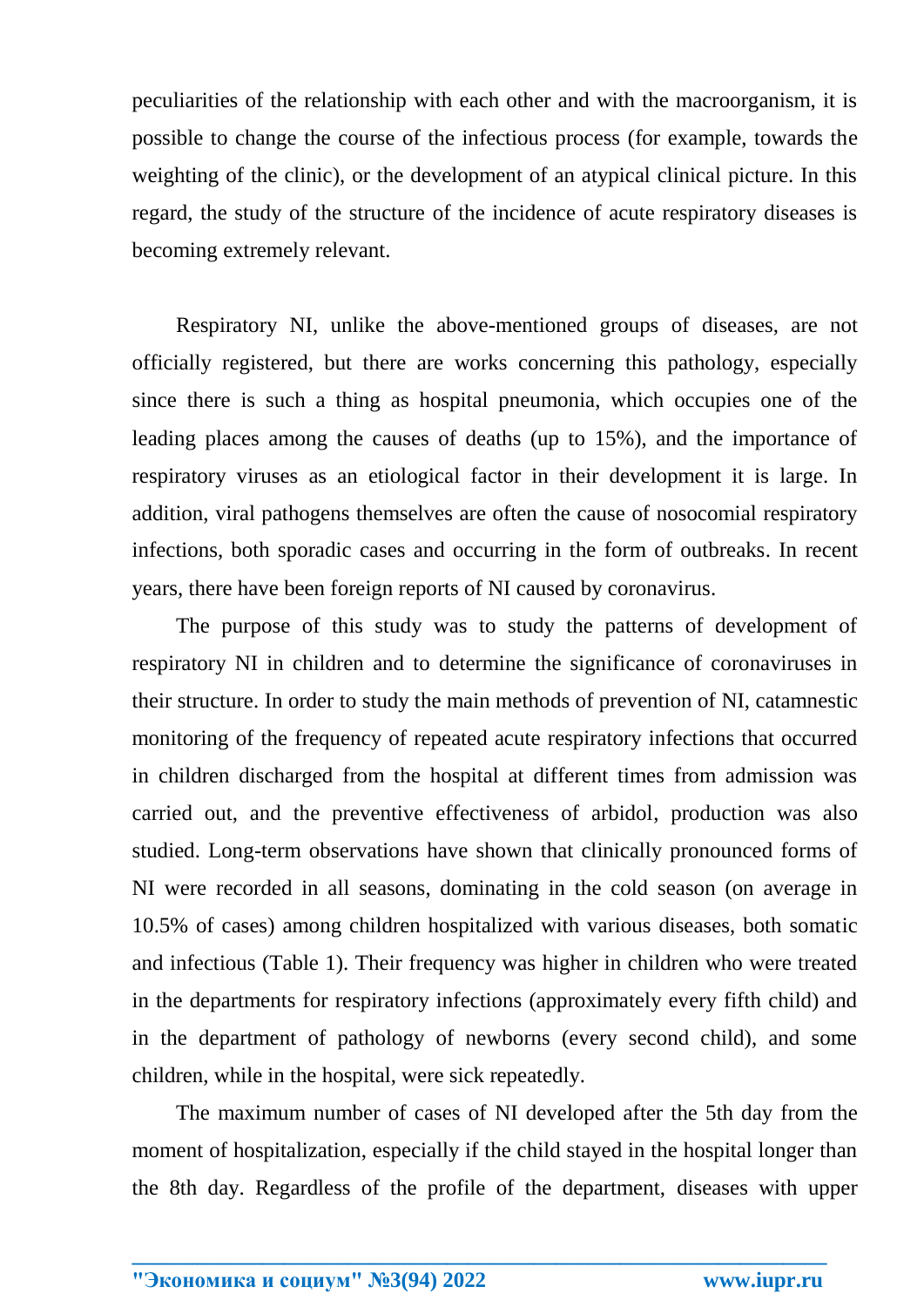respiratory tract lesions prevailed in the structure of the NI, and complicated forms (otitis media, syphilis, pneumonia) were more often observed in people with primary intestinal infections or their combination with respiratory infections.

The number of superinfections significantly increased with crowding of hospitalized patients in wards and non-compliance with the rules of the epidermis, including when playing and walking in the corridors, as well as when performing consultations and taking materials for laboratory studies in crowded areas of children. The frequency of nosocomial infections in general depended on the intensity of the spread of an infectious agent among the population of the city. Thus, outbreaks of nosocomial influenza infection were observed only during the epidemic rise of influenza and were completely absent during the interepidemic period. Clinical manifestations of superinfection were different: from asymptomatic forms to pronounced, with significant signs of intoxication, which, like complications, were more often observed in intra-hospital outbreaks of one or another etiology, especially adenovirus. The frequency of bronchopulmonary lesions in the observed NI was approximately the same as in the primary infection (bronchitis in about every 3-4 children, pneumonia in 6-15% of cases).

Coronavirus NI mainly proceeded in mild and moderate form, without complications. Its clinical manifestations began with the appearance of catarrhal or dyspeptic symptoms against a background of subfebrile body temperature. Intestinal syndrome was observed quite often: in children of the 1st year of life - in 75% of cases, at an older age - in 50%, while nausea, repeated vomiting and enteric stools were noted for 2-5 days. However, in every fourth child, the disease was accompanied by high fever and severe intoxication (severe anxiety, repeated vomiting), and in 25% of cases, IBI caused by coronaviruses was asymptomatic, detected only in the laboratory, or with minimal clinical manifestations. It should be noted that the results of serological and bacteriological examination of these children for pathogenic bacterial intestinal flora and rotaviruses were negative, and laboratory parameters (hematological and biochemical) in dynamics corresponded to the severity of the disease.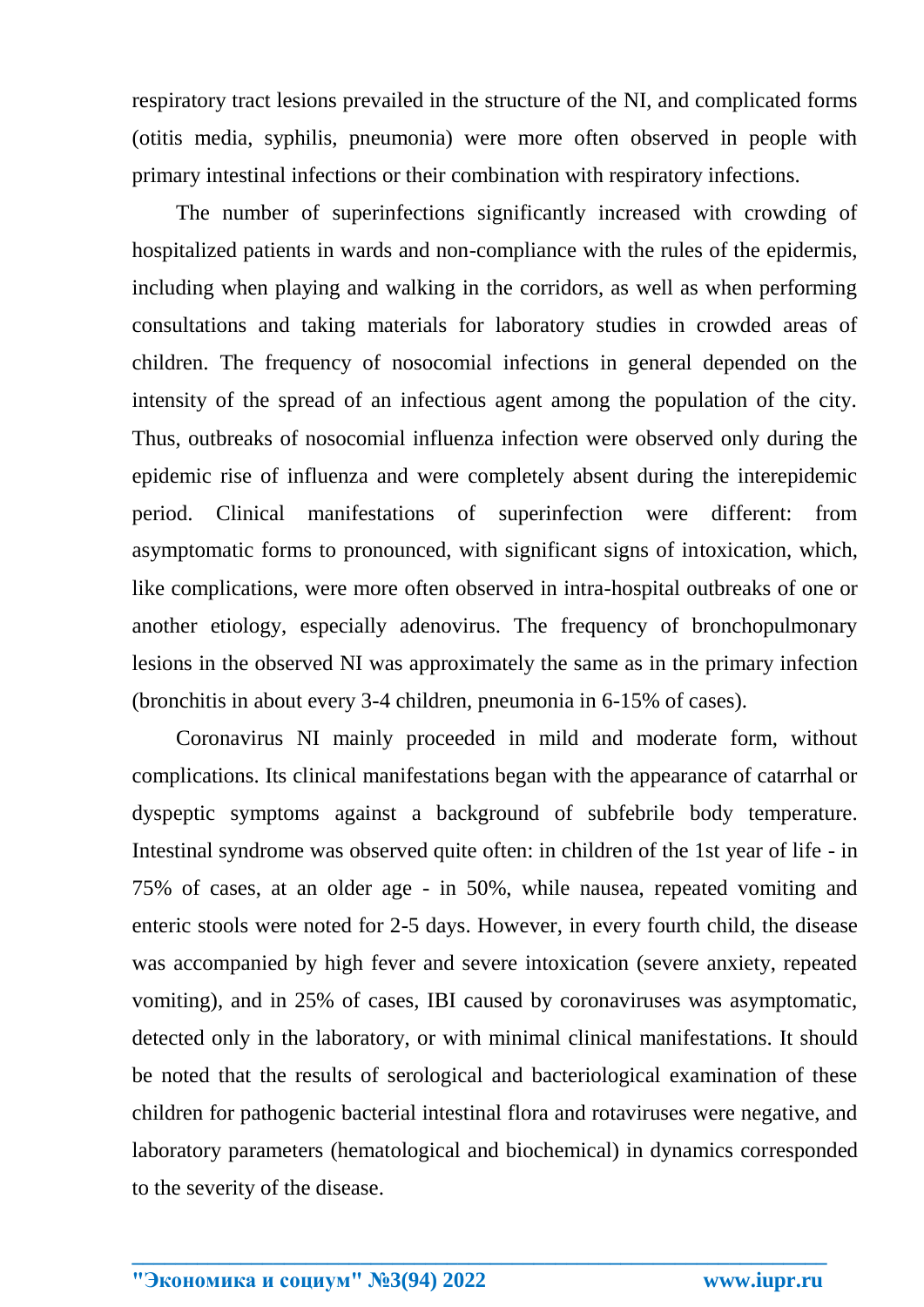It was shown that the severity and severity of the clinical symptoms of NI, including coronavirus etiology, depended on the level of the corresponding specific antibodies in the blood and secretions of the upper respiratory tract. Thus, the presence of protective titers of specific antibodies, especially secretory ones, as a rule, prevented the occurrence or contributed to an easier course of infection. The most severe forms of NI of any etiology were observed in children with a low content of antibodies, especially secretory ones, which normally completely or partially neutralize respiratory infections in the nasopharynx, which reduces both the risk of each individual's disease and its epidemiological danger to others.

The study of the main methods of prevention of NI was carried out. It turned out that an early discharge, contrary to the data of some authors, preventing the emergence of a new infection for the children remaining in the ward, does not prevent the development of superinfection in the child; he gets sick at home and very often re-enters the hospital. Much less often, superinfections occurred in children who were in separate boxes, which really is, in compliance with all the requirements of the sanitary regime, the most radical preventive measure.

In addition, it has been shown that the development of clinically pronounced forms of nosocomial infections prevents the use of immunocorrectors. The inclusion in therapy of various forms of acute respiratory infections, including complicated ones, arbidol, chigain, grippferon or phi-tolone contributes to the increase of nonspecific resistance in children and prevents the occurrence of superinfections in them. Thus, nosocomial respiratory infections are a serious problem for pediatric hospitals, especially for departments of pathology of newborns and respiratory infections. Coronavirus infection occupies one of the main places in the etiological structure of NI, which very often occurs with intestinal syndrome, although other respiratory pathogens may be the cause of reinfection in the hospital.

It was shown that coronavirus was the most frequent (in 22% of cases) causative agent of respiratory NI, but the most severe NI, including those with an unfavorable outcome, are usually caused by adenovirus (mixed) and gram-negative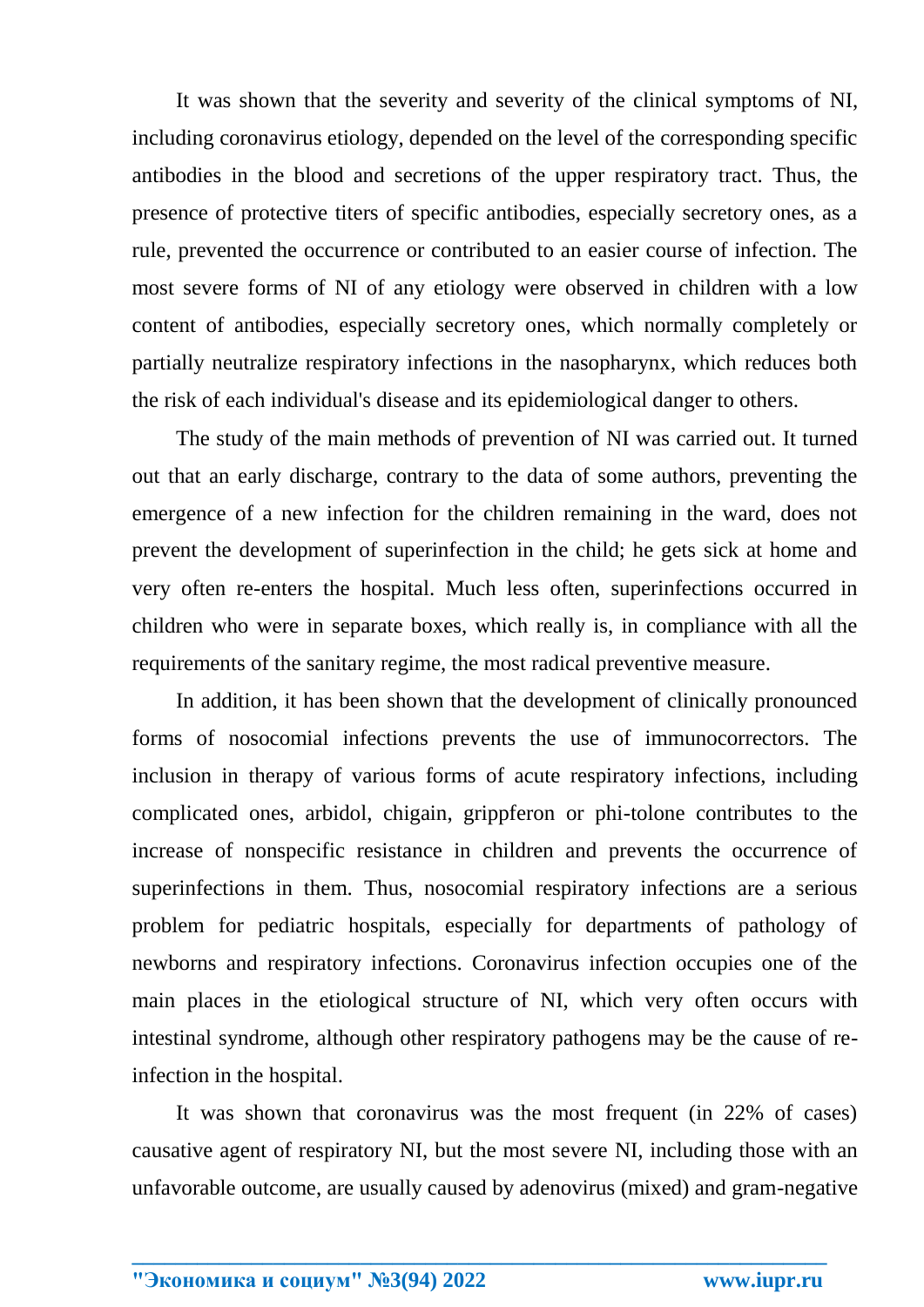bacterial flora (Klebsiella pneumonia, Acinebacter, Pseudomonas aeruginosa). The correlative relationship between the severity of clinical manifestations of NI and the activity of factors of specific and nonspecific protection of the child's body has been proved. Compliance with the requirements of the sanitary regime and the use of immunomodulators contributed to the decrease in the frequency of NI. The clinical characteristics of coronavirus NI are presented.

Clinical manifestations of superinfectious acute respiratory infections have a different character, which, although determined by their etiology, but it largely depends on the state of specific and non-specific protection of the child. The most severe forms of NI, often with an unfavorable outcome, develop with the participation of adenovirus and gram-negative hospital bacterial flora. The reduction in the frequency of superinfections is facilitated by taking drugs with immunocorrecting and preventive antiviral properties, as well as old and wellproven methods of preventing NI, such as hospitalization of children in boxes and staying there until discharge, as well as maximum isolation of patients with all manipulations, including diagnostic ones, in the box, subject to all the requirements of the sanitary regime.

## References:

1. Blatum L. Some aspects of hospital infection // Doctor. - 1998. - No. 1. pp. 3-5.

2. Semina N. A. Nosocomial infections: problems and solutions / N. A. Semina, E. P. Kovaleva, L. A. Genchikov // Pediatrics. - 1995. - No. 4. - pp. 74-76.

3. Wenzel R. P. Nosocomial infection: Translated from English - M. - Medicine, 1990. - 654 p.

4. Nosocomial infections as a problem of children's hospitals / E. P. Kovaleva et al. // Sat. mat. VI Vseross. congress microbiol., epidemiol. and parasitologists. - M., - 1991. - T. I. - pp. 180-181.

5. Abdukakharova M. F. Epidemiological characteristics of surgical wound infections in children's hospitals / M. F. Abdukakharova, N. A. Semina, I. T.